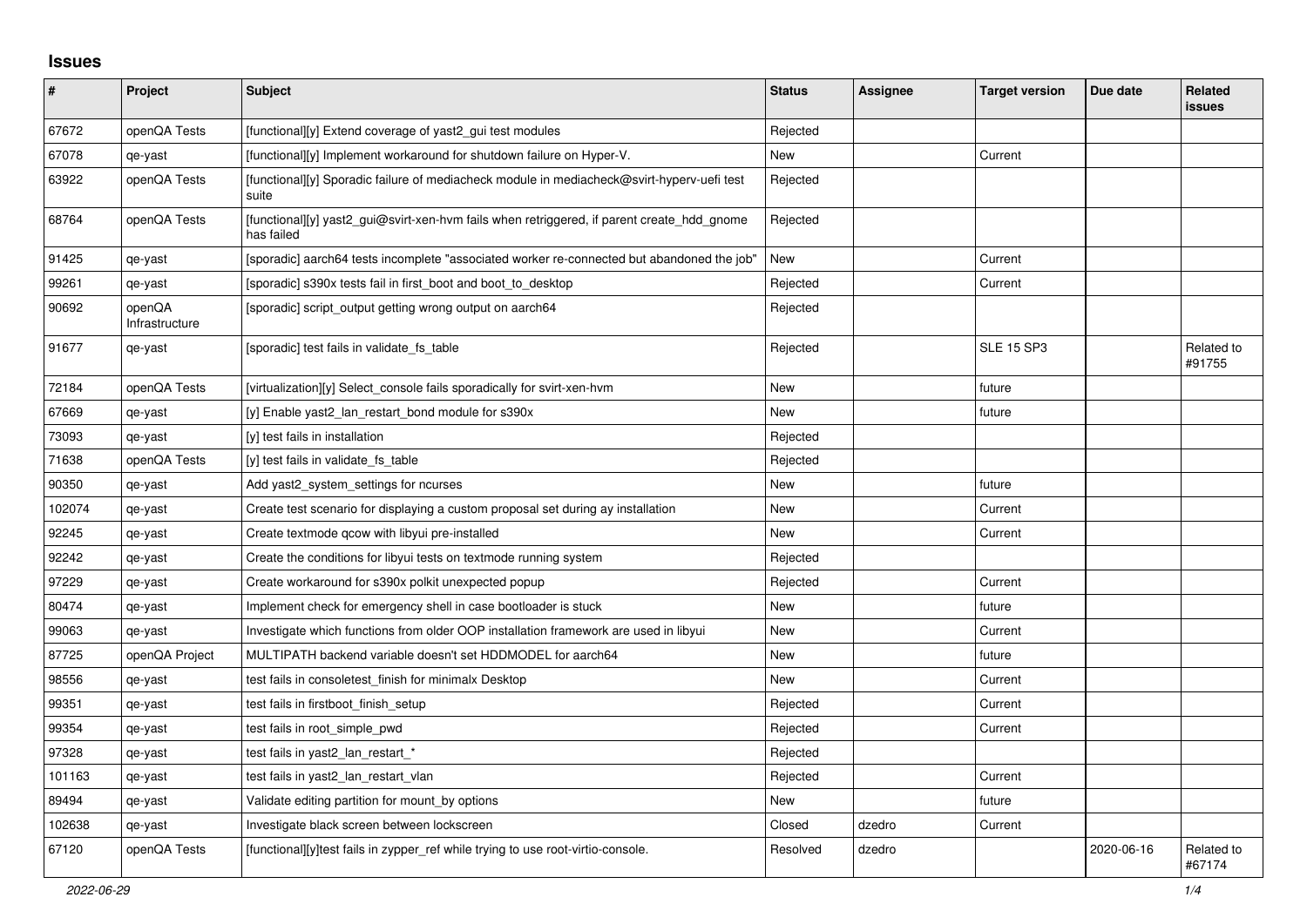| $\pmb{\#}$ | Project        | <b>Subject</b>                                                                               | <b>Status</b> | Assignee            | <b>Target version</b> | Due date   | Related<br><b>issues</b>                      |
|------------|----------------|----------------------------------------------------------------------------------------------|---------------|---------------------|-----------------------|------------|-----------------------------------------------|
| 97766      | qe-yast        | Adapt the order of activation for ZFCP with client for libyui-rest-api                       | Closed        | geor                | Current               |            | Related to<br>#98811                          |
| 97325      | qe-yast        | Collect logs in autoyast_reinstall when failing detecting disk after installation            | Closed        | geor                | Current               |            |                                               |
| 75424      | qe-yast        | [sporadic] test fails in force_scheduled_tasks                                               | Closed        | JERiveraMoya        | <b>SLE 15 SP3</b>     |            |                                               |
| 97331      | qe-yast        | [timebox: 24h] Investigate failure in rebootmgr                                              | Closed        | JERiveraMoya        | Current               |            | Related to<br>#98832                          |
| 71116      | qe-yast        | [y] Add OpenQA test for OneClickInstall                                                      | Closed        | JERiveraMoya        | <b>SLE 15 SP3</b>     |            |                                               |
| 73306      | qe-yast        | [y][timeboxed:20h] test fails in await install                                               | Blocked       | JERiveraMoya        | Current               |            |                                               |
| 80272      | qe-yast        | Adapt yast2 expert partitioner (before: yast2 storage ng) in ppc64le to use libyui           | Closed        | JERiveraMoya        | <b>SLE 15 SP3</b>     |            | Blocked by<br>#80840                          |
| 95392      | qe-yast        | Expand functionality of prepare_profile module                                               | Closed        | <b>JERiveraMoya</b> | Current               |            |                                               |
| 93029      | qe-yast        | Implement test module for Product selection using LibyuiClient in YaST Job Group             | Closed        | JERiveraMoya        | <b>SLE 15 SP3</b>     |            |                                               |
| 97760      | qe-yast        | Rewrite workaround for scrolling for bsc#1189550                                             | Closed        | JERiveraMoya        | Current               |            |                                               |
| 97319      | qe-yast        | tests fail for ppc installation at different points                                          | Closed        | <b>JERiveraMoya</b> | Current               |            |                                               |
| 102515     | qe-yast        | validate_self_update greps only in /var/log/y2log and misses compressed logs                 | Closed        | <b>JERiveraMova</b> | Current               |            |                                               |
| 67903      | openQA Tests   | [y][functional] Set partial sync for Debug and Source repositories                           | Resolved      | JERiveraMova        | <b>SLE 15 SP3</b>     | 2020-07-14 |                                               |
| 73096      | qe-yast        | [sporadic] msdos test fails in validate fs table                                             | Rejected      | <b>JRivrain</b>     | <b>SLE 15 SP3</b>     |            |                                               |
| 73474      | qe-yast        | Add more modules to yast2 firstboot                                                          | Closed        | JRivrain            | <b>SLE 15 SP3</b>     |            |                                               |
| 80206      | qe-yast        | Adjust msdos scenario for the UI changes in the Expert Partitioner                           | Closed        | <b>JRivrain</b>     | <b>SLE 15 SP3</b>     |            |                                               |
| 93641      | qe-yast        | Create schedules for opensuse test suites                                                    | Closed        | <b>JRivrain</b>     | <b>SLE 15 SP3</b>     |            | Related to<br>#94069,<br>Related to<br>#92479 |
| 73471      | qe-yast        | Enable yast2 firstboot in textmode                                                           | Closed        | <b>JRivrain</b>     | <b>SLE 15 SP3</b>     |            |                                               |
| 73477      | qe-yast        | Modify firstboot configuration for yast2 firstboot custom                                    | Closed        | <b>JRivrain</b>     | <b>SLE 15 SP3</b>     |            |                                               |
| 62243      | openQA Project | After latest updates, openQA has problematic behavior on Dell Precision 5810                 | Resolved      | okurz               | Done                  |            | Related to<br>#62015,<br>Copied to<br>#62567  |
| 63460      | openQA Tests   | serial console stopped working on hyperv                                                     | Rejected      | okurz               |                       |            |                                               |
| 67537      | openQA Project | [tools] Not possible to change hostname on Xen tests.                                        | Resolved      | okurz               |                       | 2020-06-20 |                                               |
| 67822      | openQA Project | [tools] When using refspec for svirt-xen-hvm, openQA-SUT-2 fails                             | Resolved      | okurz               |                       | 2020-06-23 |                                               |
| 81310      | qe-yast        | [sporadic][timeboxed:10h] test fails in mediacheck on svirt uefi                             | Resolved      | oorlov              | future                |            |                                               |
| 87646      | qe-yast        | Create autoyast test using btrfs quota limit                                                 | Closed        | oorlov              | <b>SLE 15 SP3</b>     |            |                                               |
| 91830      | qe-yast        | Investigate if a change of DH version for TLS negotiation can fix 'remote_controller' module | Resolved      | oorlov              | <b>SLE 15 SP3</b>     |            |                                               |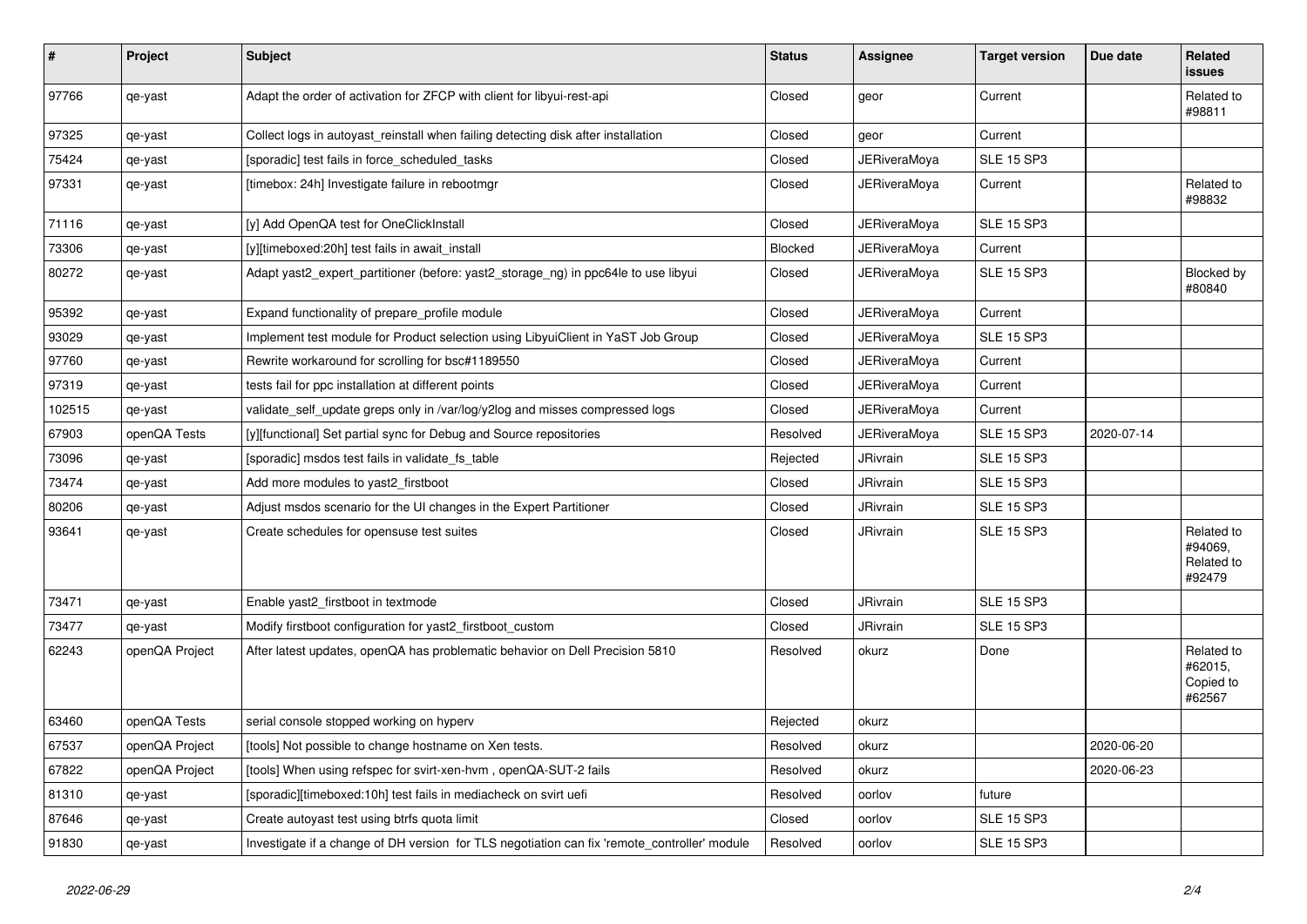| $\vert$ # | Project      | <b>Subject</b>                                                                          | <b>Status</b>  | <b>Assignee</b>  | <b>Target version</b> | Due date   | Related<br><b>issues</b>   |
|-----------|--------------|-----------------------------------------------------------------------------------------|----------------|------------------|-----------------------|------------|----------------------------|
| 76885     | qe-yast      | Unit test for yast2-metapackage-handler OneClickInstallWorkerFunction.rb (part I)       | Resolved       | oorlov           | <b>SLE 15 SP3</b>     |            |                            |
| 67732     | openQA Tests | [functional][y] Add yast2_lang module for other than 64bit machines                     | Resolved       | oorlov           | <b>SLE 15 SP3</b>     | 2020-07-14 |                            |
| 101370    | qe-yast      | test fails in yast2_firewall due to recent modification the interface zone              | <b>Blocked</b> | rainerkoenig     | Current               |            |                            |
| 97316     | qe-yast      | test fails in releasenotes_origin                                                       | Closed         | rainerkoenig     | Current               | 2021-09-23 |                            |
| 80210     | openQA Tests | [ppc64le] ppc64le-hmc tests fail in bootloader_start                                    | Rejected       | riafarov         |                       |            |                            |
| 89932     | qe-yast      | [sporadic] stabilize partitioning_firstdisk                                             | Closed         | riafarov         | <b>SLE 15 SP3</b>     |            |                            |
| 80276     | qe-yast      | [sporadic][timeboxed:12h] autoyast_reinstall@s390x-kvm-sle12 fails in installation      | Closed         | riafarov         | <b>SLE 15 SP3</b>     |            |                            |
| 91350     | qe-yast      | [timeboxed:16h][sporadic] test fails in verify_undelete_snapshots                       | Closed         | riafarov         | <b>SLE 15 SP3</b>     |            |                            |
| 69658     | openQA Tests | [y] test fails in yast2_control_center                                                  | Resolved       | riafarov         | <b>SLE 15 SP3</b>     |            |                            |
| 80212     | qe-yast      | Adjust cryptlvm scenario for the UI changes in the Expert Partitioner                   | Rejected       | riafarov         | <b>SLE 15 SP3</b>     |            |                            |
| 80204     | qe-yast      | Adjust lvm+resize_root scenario for the UI changes in the Expert Partitioner            | Closed         | riafarov         | <b>SLE 15 SP3</b>     |            |                            |
| 73642     | qe-yast      | Modify allmodules+allpatterns+registration test suite                                   | Closed         | riafarov         | <b>SLE 15 SP3</b>     |            | Related to<br>#73645       |
| 73363     | qe-yast      | sporadic failure for btrfs_libstorage-ng@64bit-ipmi                                     | Closed         | riafarov         | <b>SLE 15 SP3</b>     |            |                            |
| 80220     | qe-yast      | test choses wrong product for installation                                              | Rejected       | riafarov         | <b>SLE 15 SP3</b>     |            |                            |
| 81248     | qe-yast      | test fails in snapshots_small_root on aarch64                                           | Rejected       | riafarov         | <b>SLE 15 SP3</b>     |            |                            |
| 91136     | qe-yast      | Textmode test suite fails for s390x-kvm                                                 | Rejected       | riafarov         | <b>SLE 15 SP3</b>     |            |                            |
| 91130     | qe-yast      | Use libyui for btrfs libstorage-ng ipmi and zVM                                         | Closed         | riafarov         | <b>SLE 15 SP3</b>     |            |                            |
| 64688     | openQA Tests | [functional][y] Travis check detect_unused_modules is taking 4 minutes to be completed. | Resolved       | riafarov         | future                | 2020-06-02 |                            |
| 67117     | openQA Tests | [functional][y]test fails in yast2 proxy and yast2 dns server                           | Resolved       | riafarov         | <b>SLE 15 SP2</b>     | 2020-06-16 |                            |
| 69751     | openQA Tests | [y] Module validate_encrypt fails on s390x-kvm-sle12                                    | Resolved       | riafarov         | <b>SLE 15 SP3</b>     | 2020-09-08 | Has<br>duplicate<br>#69991 |
| 71641     | openQA Tests | [y] test fails in sshd for ppc64le-hmc-4disk                                            | Resolved       | riafarov         | <b>SLE 15 SP3</b>     | 2020-10-06 |                            |
| 97709     | qe-yast      | [sporadic] accept_timezone_configuration fails to navigate next screen                  | Closed         | syrianidou_sofia | Current               |            |                            |
| 88480     | qe-yast      | [sporadic] boot_encrypt doesn't unlock encrypted disk for cryptlvm@ppc64le              | Closed         | syrianidou_sofia | <b>SLE 15 SP3</b>     |            |                            |
| 71122     | qe-yast      | [y][timeboxed:12h] Organize and open tickets for yast-matepackage-handler unit test     | Resolved       | syrianidou_sofia | <b>SLE 15 SP3</b>     |            |                            |
| 69634     | qe-yast      | [y][timeboxed:24h] Add unit test for yast-metapackage-handler                           | Resolved       | syrianidou_sofia | future                |            |                            |
| 80216     | qe-yast      | Adjust home_encrypted scenario for the UI changes in the Expert Partitioner             | Resolved       | syrianidou_sofia | <b>SLE 15 SP3</b>     |            |                            |
| 95551     | qe-yast      | autologin_yast test fails in first_boot                                                 | Closed         | syrianidou_sofia | Current               |            |                            |
| 93411     | qe-yast      | Create test cases for Language, Keyboard and Product Selection                          | Closed         | syrianidou_sofia | <b>SLE 15 SP3</b>     |            |                            |
| 90851     | qe-yast      | SLE 15 SP3 Release Candidate 2 exploratory testing                                      | Resolved       | syrianidou_sofia |                       |            |                            |
| 95542     | qe-yast      | test fails in yast2_kdump                                                               | Closed         | syrianidou_sofia | Current               |            |                            |